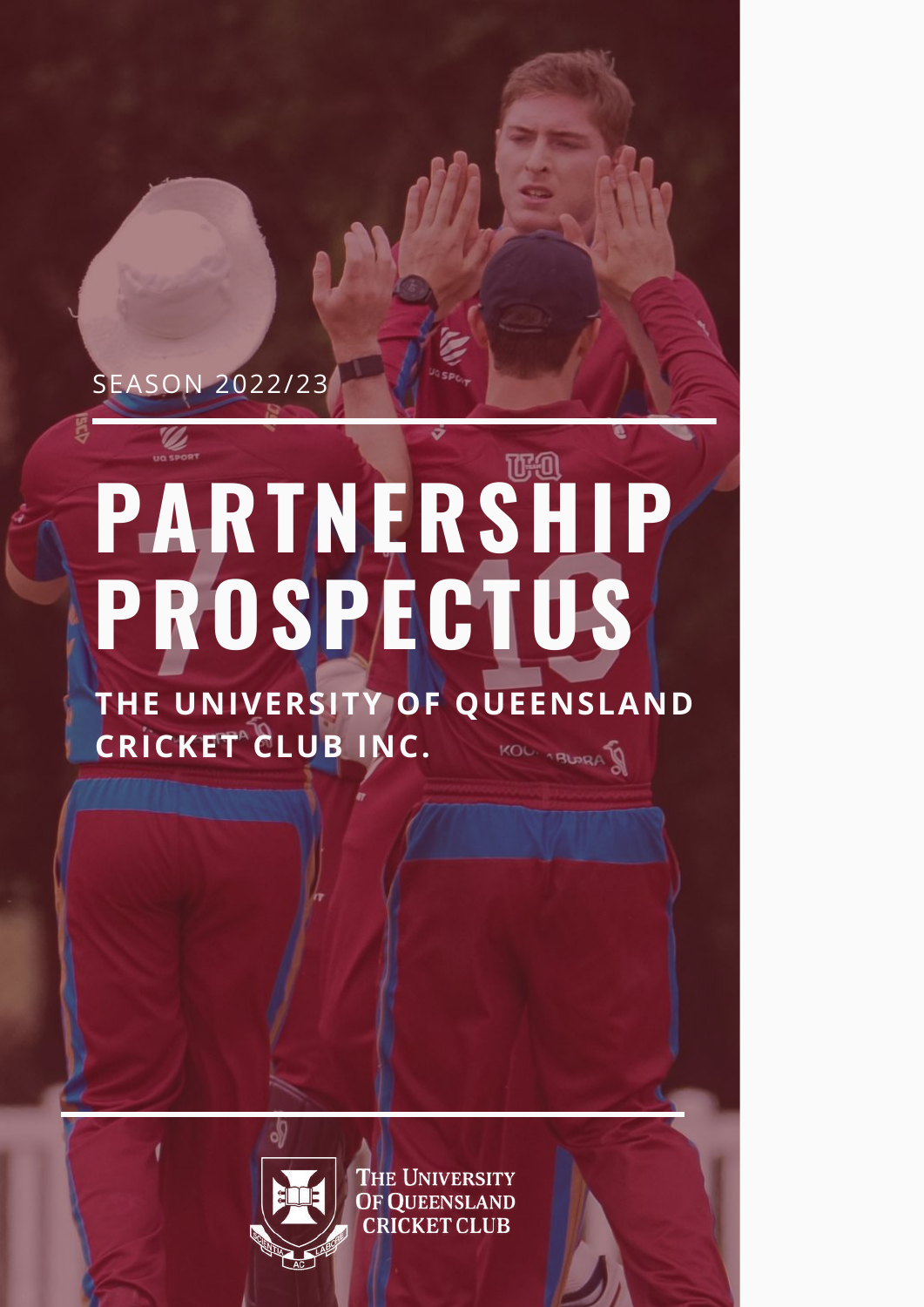#### THE UNIVERSITY OF QUEENSLAND CRICKET CLUB INC.

## **A HISTORY OF SUCCESS**

With more than 450 active members, UQCC works across the community to provide cricketing opportunities. Our members are remarkably diverse: juniors and seniors, men and women, professional and amateur. We help them grow, sustain and transform: whatever it takes to embrace their futures.

By partnering with us, you will be directly supporting UQCC and our members as we strive to be recognised as Queensland's leading club.

#### **CONTACT US**

www.uqcricket.com.au

operations@uqcricket.com.au

0419 650 800

PO Box 4260 St Lucia South, QLD 4067

#### **PARTNERSHIP PACKAGES**

- Platinum \$20,000\*
- Gold \$15,000
- Silver \$10,000
- Bronze \$5,000
- $\bullet$  Junior \$500

## **BENEFITS**

## **01**

#### **BRAND PROMOTION**

Across website, merchandise, social media & collateral

## **02**

#### **RECOGNITION & EVENTS**

Invitations to various events & recognition of sponsorship

## **03**

#### **NAMING RIGHTS**

Of various events and programs\*

**04**

#### **MONEY-CAN'T-BUY EXPERIENCES**

Access to UQCC's representative player and alumni network

\*where available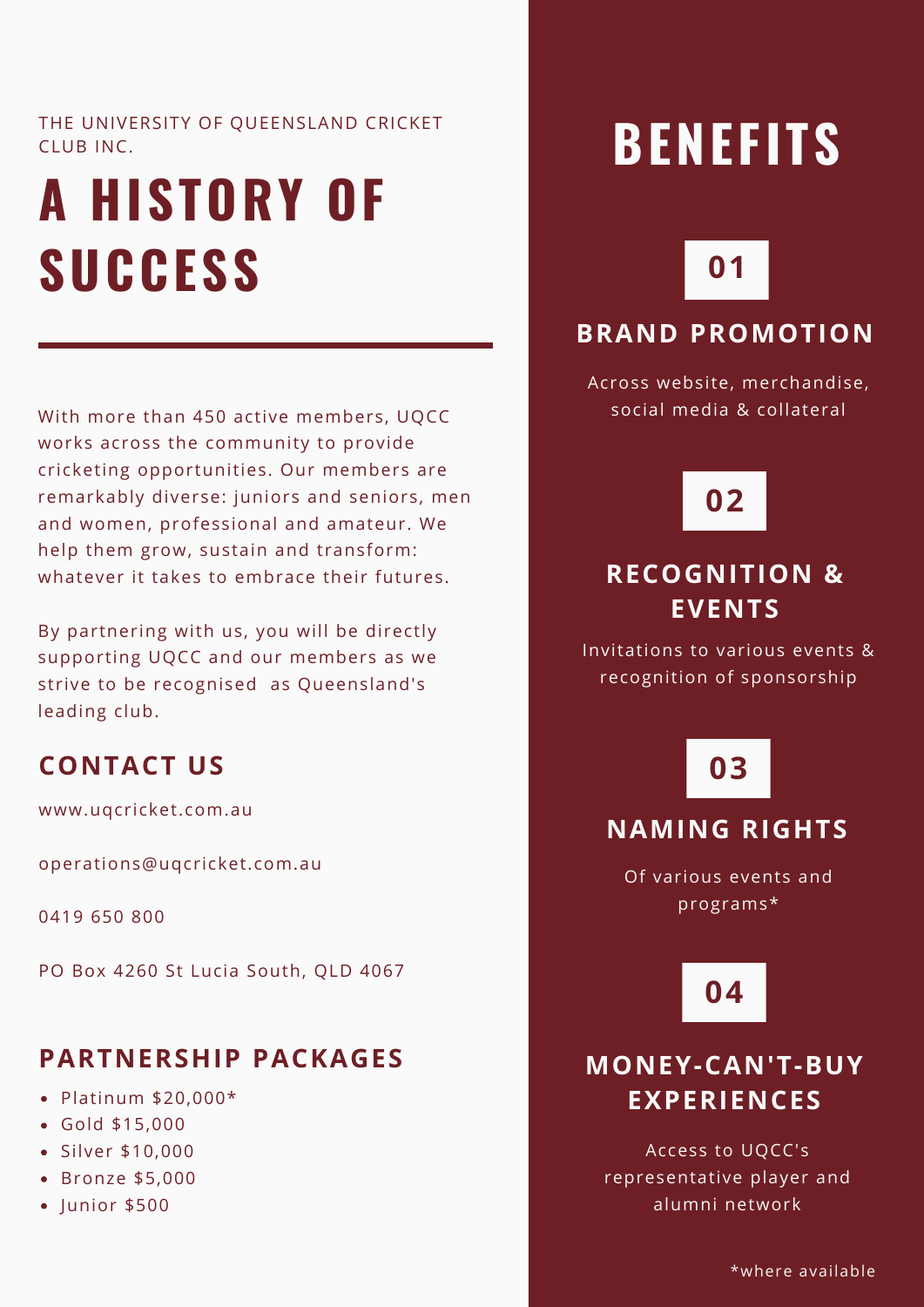

#### **PLATINUM PARTNER**

FDC Made personal

#### **GOLD PARTNER**





#### **SILVER PARTNERS**



#### **BRONZE PARTNERS**

La Porchetta. **Eat Live Love - Italian** 

### **COMMUNITY SUPPORTERS**





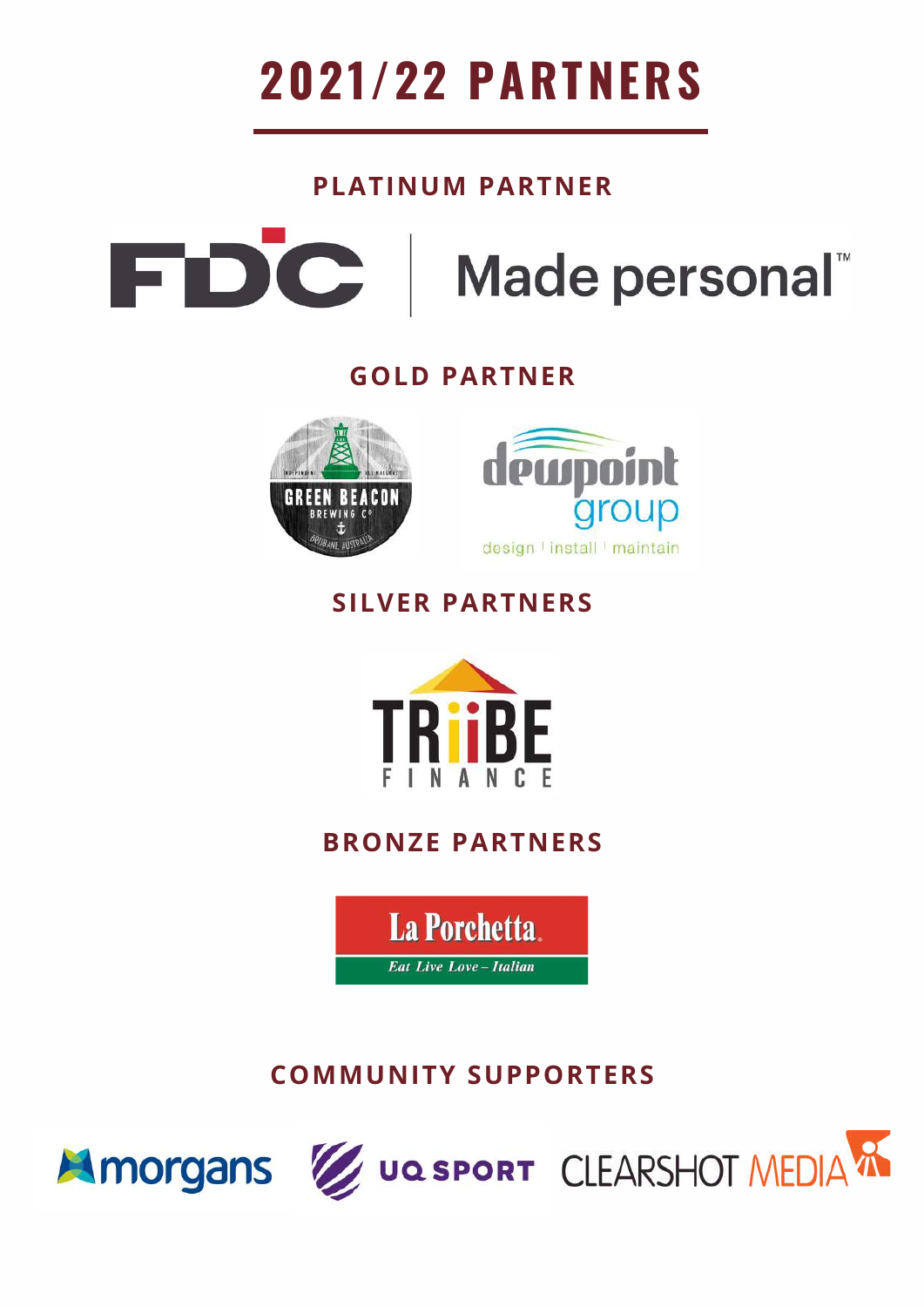## **GOLD PARTNER**

## **Commitment: \$15,000 (excl. GST)**

The Gold package is perfect for businesses looking for high involvement with the Club. Gold Partners have a strong presence through:

#### **BRAND PROMOTION**

- Advertising signage at WEP Harris Oval during match days
- Logo placement options on training and playing shirts (where available)
- Logo placement on website, member correspondence, newsletter and collateral
- Direct advertising access to club database
- Advertising access in newsletter, live-streaming and social media
- Opportunities to promote at UQ O-Week market days, junior clinics and other UQCC events

#### **RECOGNITION & EVENTS**

- Acknowledgement as the Club's Gold Partner at events
- Complementary invitation to all Club events throughout the season
- Complementary table (for up to 10 people) at the annual Corporate Test Breakfast
- Complementary corporate box (for up to 10 people) to 1 x Brisbane Heat game of your choice (excl. catering)

#### **MONEY-CAN'T-BUY EXPERIENCES**

- Access to UQCC representative players to attend corporate events or present a leadership session
- Networking opportunities with UQ representatives, stakeholders and UQCCC Alumni

#### **RECRUITMENT**

Opportunity to present at UQCC career evenings

#### **NAMING RIGHTS**

To various Club events of your choice (where available)

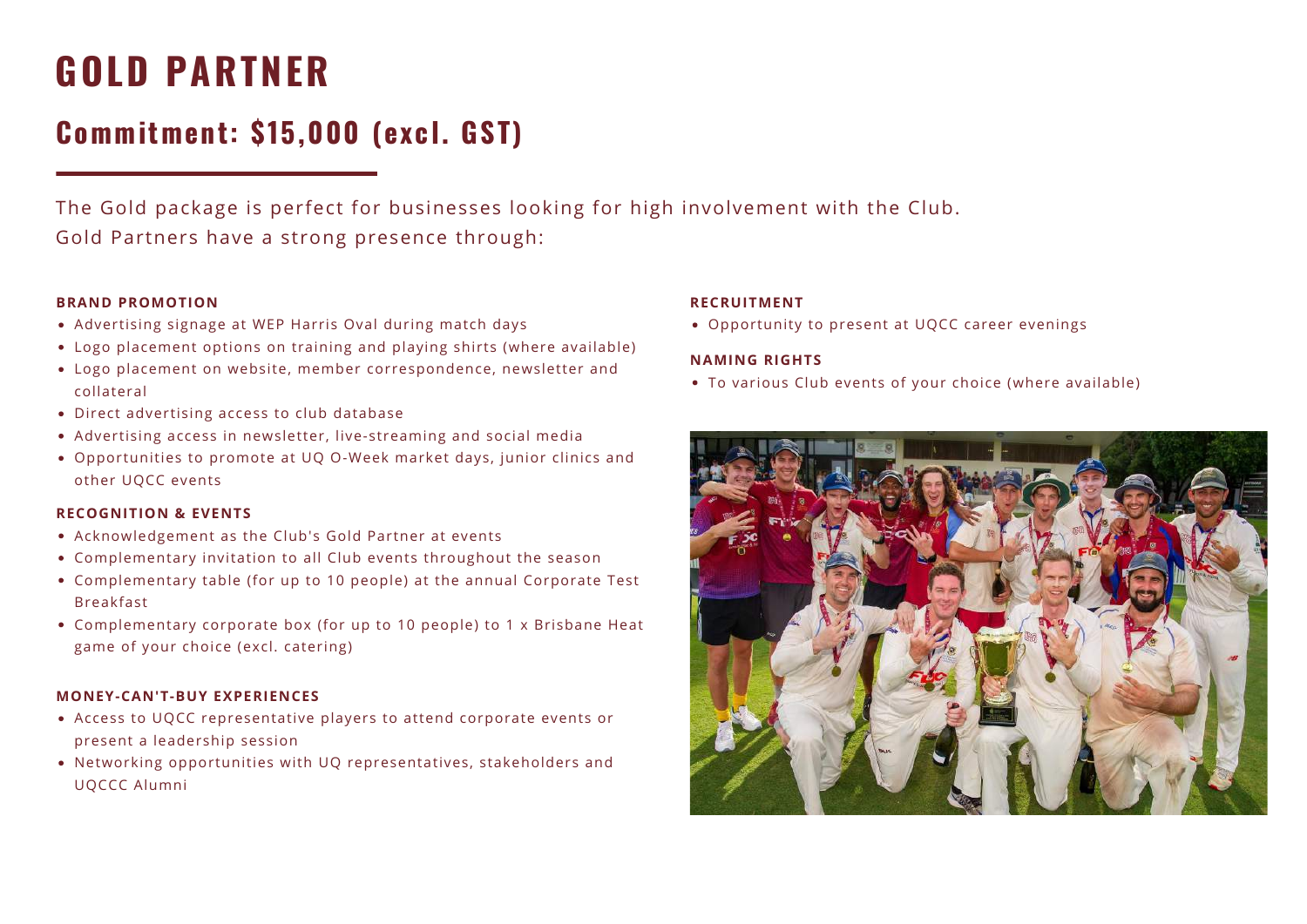## **SILVER PARTNER**

## **Commitment: \$10,000 (excl. GST)**

The Club's most popular package provides Silver Partners:

#### **BRAND PROMOTION**

- Advertising signage at WEP Harris Oval during match days
- Logo placement on both senior and junior training shirts
- Logo placement on website, member correspondence, newsletter and collateral
- Advertising access in newsletter, live-streaming and social media
- Opportunity to promote at UQ O-Week market days, junior clinics and at events

#### **RECOGNITION & EVENTS**

- Acknowledgement as the Club's Silver Partner at events
- Complementary invitation to all Club events throughout the season
- Complementary table (for up to 10 people) at the annual corporate Test Breakfast
- Complementary corporate box (for up to 10 people) to 1 x Brisbane Heat game of your choice (excl. catering)

#### **MONEY-CAN'T-BUY EXPERIENCES**

- Access to UQCC representative players to attend corporate events or present a leadership session
- Networking opportunities with UQ representatives, stakeholders and UQCCC Alumni



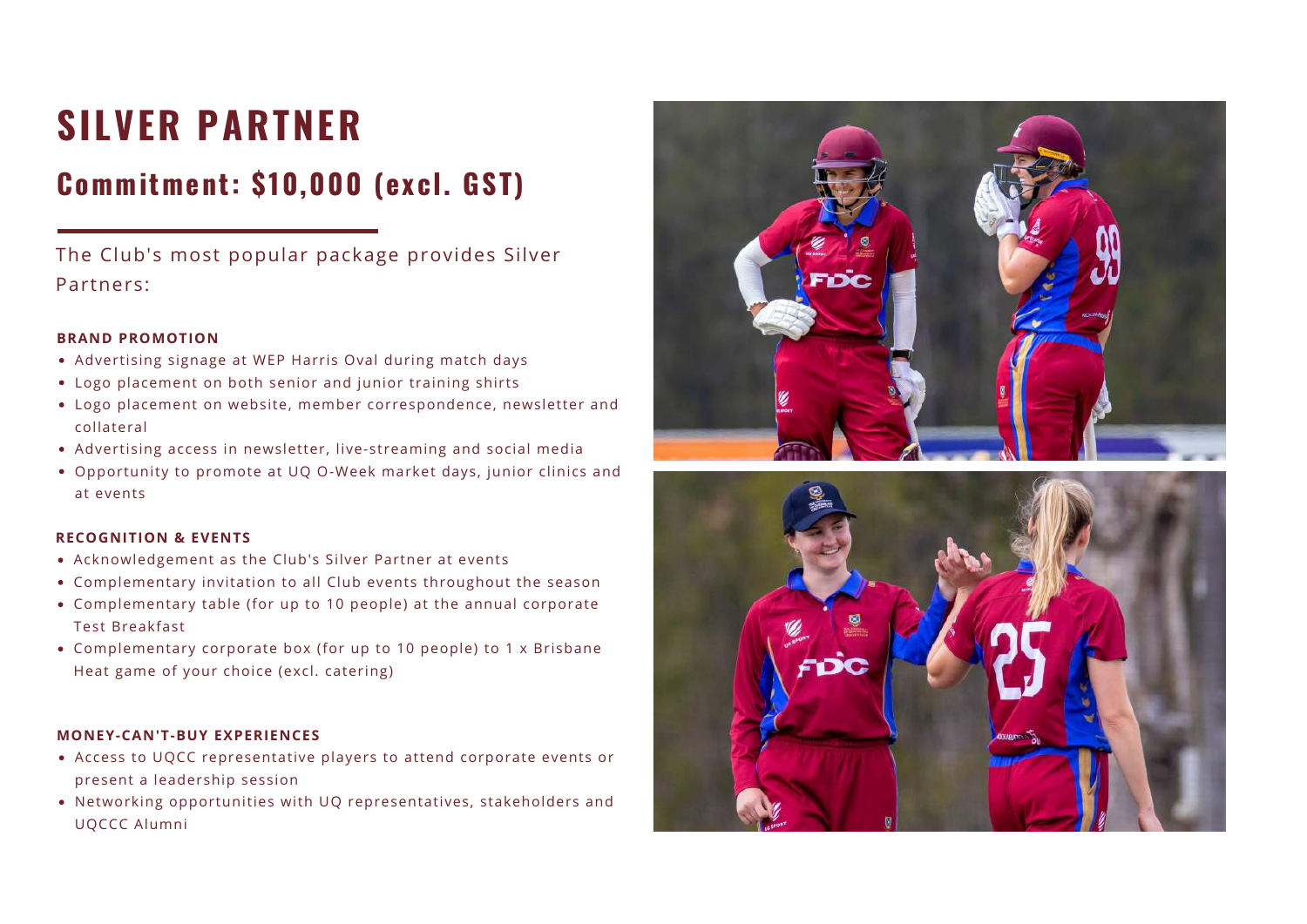



## **BRONZE PARTNER**

### **Commitment: \$5,000 (excl. GST)**

The Bronze package is ideal for businesses wanting to increase brand awareness in the local community through a variety of advertising and promotional channels including:

#### **BRAND PROMOTION**

- Advertising signage at WEP Harris Oval during match days
- Logo placement on both senior and junior training shirts
- Logo placement on website, member correspondence, newsletter and collateral
- Advertising access in newsletter, live-streaming and social media

#### **RECOGNITION & EVENTS**

- Acknowledgement as the Club's Bronze Partner at events
- Complementary invitation to all Club events throughout the season
- Complementary table (for up to 10 people) at the annual corporate Test Breakfast